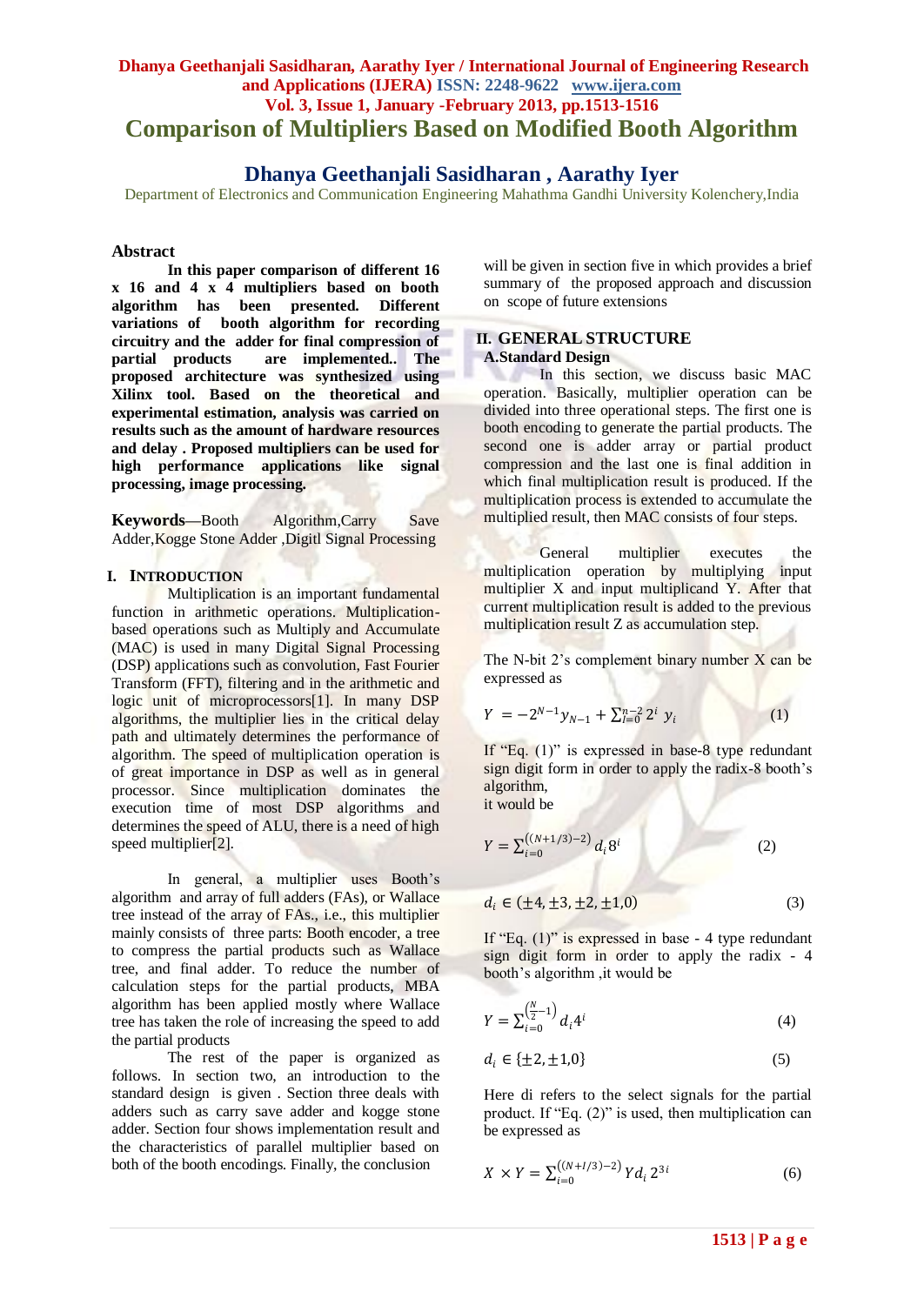### **Dhanya Geethanjali Sasidharan, Aarathy Iyer / International Journal of Engineering Research and Applications (IJERA) ISSN: 2248-9622 www.ijera.com Vol. 3, Issue 1, January -February 2013, pp.1513-1516**

TABLE II

If these equations are used, then multiplication accumulation result can be expressed as

$$
P = X \times Y + Z = \sum_{i=0}^{((N+1/3)-2)} d_i 2^{3i} + \sum_{j=0}^{2N-1} z_i 2^{3i}
$$
  
(7)

Here the MAC architecture implemented by "Eq. (7)" is called standard design.

#### **A.Booth Encoders**

The modified Booth"s algorithm based on a radix-4, generally called Booth-2 [7] is the most popular approach for implementing fast multipliers using parallel encoding [1]. It uses a digit set  $\{0, \pm 1, \ldots\}$  $\pm 2$ } to reduce the number of the partial products to  $n' = \frac{(n+1)}{2}$ . Radix-4 encoding start by appending a zero to the right of multiplier LSB. Triplets are taken beginning at position  $x - 1$  and continuing to the MSB with one bit overlapping between adjacent triplets

TABLE I RADIX-2 CODING ALGORITHM

| a | b | $\mathbf{b}'$ | <b>Operation</b> | <b>Comments</b> |
|---|---|---------------|------------------|-----------------|
|   |   |               |                  | String of 0's   |
|   |   | $+1$          | $+Y$             | End of 1's      |
|   |   |               |                  | Begin of 1's    |
|   |   |               |                  | String of 1's   |

This recoding scheme applied to a parallel multiplier halves the number of partial products so the multiplication time and the hardware requirements decrease. Radix-8 recoding [5], [7] applies the same algorithm as radix-4, but now in this we take quartets of bits instead of triplets. The Booth-3 scheme is based on a radix-8 encoding to reduce this number to  $n' = [(n+1)/3]$ .

All digit sets  $\{0, \pm 1, \pm 2, \pm 3, \pm 4\}$  are obtained by simple shifting and complementary operations, except generation of the multiple 3X, which is computed by an adding and shifting operation,  $3X = 2X+X$  and  $-3X$  can be generated by complement 3X. Table I depicts the partial product generating recording algorithm in case of Radix  $-2$ booth encoding and Table II corresponds to Radix - 4 booth encoding .

RADIX-4 CODING ALGORITHM

| $B2i+1$  | B2i | $B2i-1$ | Operation      | <b>Comments</b>        |
|----------|-----|---------|----------------|------------------------|
| 0        | 0   | 0       | 0              | String of 0's          |
| 0        | 0   | 1       | 1              | End of 1's             |
| $\theta$ | 1   | 0       | 1              | A single 1             |
| $\theta$ | 1   | 1       | $\overline{c}$ | End of 1's             |
|          | 0   | 0       | $-2$           | of<br>Beginning<br>1's |
|          | 0   | 1       | $-1$           | A single $0$           |
| 1        | 1   | 0       | $-1$           | of<br>Beginning<br>1's |
|          | 1   | 1       | $\mathbf{0}$   | String of 1's          |

### **III. FINAL ADDER A.Carry Save Adder**

There are many cases where it is desired to add more than two numbers together. The straightforward way of adding together m numbers (all n bits wide) is to add the first two, then add that sum to the next, and so on. This requires a total of m − 1 additions, for a total gate delay of O(m.log n). Instead, a tree of adders can be formed, taking only  $O(\log m \cdot \log n)$  gate delays.

Using carry save addition, the delay can be reduced further still. The idea is to take 3 numbers that has to be added together,  $X + Y + Z$ , and convert it into two numbers 'carry + sum'  $(C + S)$ such that  $X + Y + Z = C + S$ , and do this in O(1) time. In carry save addition, we refrain from directly passing on the carry information until the very last step.

The important point is that c and s can be computed independently, and furthermore, each Ci (and Si) can be computed independently from all of the other C's (and S's). A carry save adder simply is a full adder with the Cin input renamed to Z, and the Cout output renamed to C

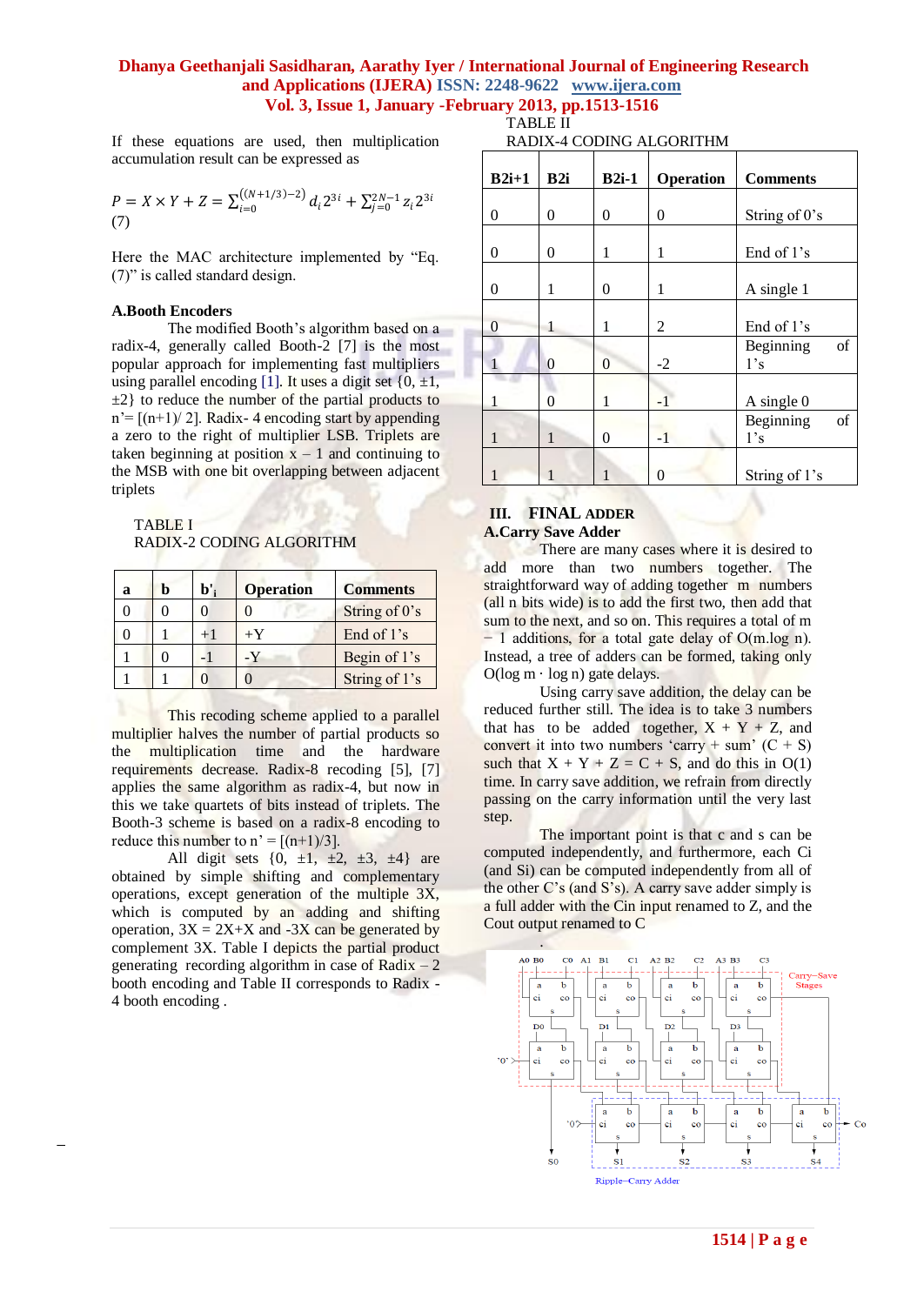### **Dhanya Geethanjali Sasidharan, Aarathy Iyer / International Journal of Engineering Research and Applications (IJERA) ISSN: 2248-9622 www.ijera.com Vol. 3, Issue 1, January -February 2013, pp.1513-1516**

Figure 1.4 bit carry save adder

### **B***.***Kogge Stone Adder**

KSA is a parallel prefix form carry look ahead adder. It generates carry in O (log n) time and widely considered as the fastest adder and is widely used in the industry for high performance arithmetic circuits. In KSA, carries are computed fast by computing them in parallel at the cost of increased area.

The complete functioning of KSA can be easily comprehended by analyzing it in terms of three distinct parts :



Figure 2. 4 bit kogge stone adder

Pre processing: This step involves computation of generate and propagate signals corresponding too eachpair of bits in A and B. These signals are given by the logic equations below:

pi = Ai *xor* Bi

 $gi = Ai \text{ and } Bi$ 

Carry look ahead network : This block differentiates KSA from other adders and is the main force behind its high performance. This step involves computation of carries corresponding to each bit. It uses group propagate and generate as intermediate signals which are given by the logic equations below:

Pi:j = Pi:k+1 *and Pk:j* Gi:j = Gi:k+1 *or* (Pi:k+1 *andGk:j* )

Post processing: This is the final step and is common to all adders of this family (carry look ahead). It involves computation of sum bits. Sum bits are computed by the logic given below:  $Si = pi$  xor  $Ci-1$ 

## **IV. EXPERIMENTAL RESULTS**

The 16×16 bit parallel MAC based on both the booth encodings (i.e. Radix-2 booth encoding and Radix-4 booth encoding) and some final adders (such as CSA adder and Kogge stone adder) is designed in Verilog and the functionalities of the algorithms are verified by XILINX ISE 13.2i .



Figure 3. Simulation result of Pipelined 16-bit MAC based on radix-4 modified booth encoder

#### TABLE III

PERFORMANCE COMPARISON OF 16 BIT MULTIPLIERS

| <b>Performance</b>                     | 16 x 16 bit multiplier |                       |                          |  |  |
|----------------------------------------|------------------------|-----------------------|--------------------------|--|--|
| <b>Parameters</b>                      | array<br>multiplier    | radix 2<br>multiplier | radix<br>4<br>multiplier |  |  |
| Supply<br>Power<br>(mW)                | 42.10                  | 42.10                 | 42.10                    |  |  |
| Number of 4 input<br><b>LUTs</b>       | 505                    | 525                   | 621                      |  |  |
| of<br>Number<br><b>Occupied Slices</b> | 290                    | 303                   | 313                      |  |  |



Figure 4 .Timing comparison of 16 X 16 multipliers